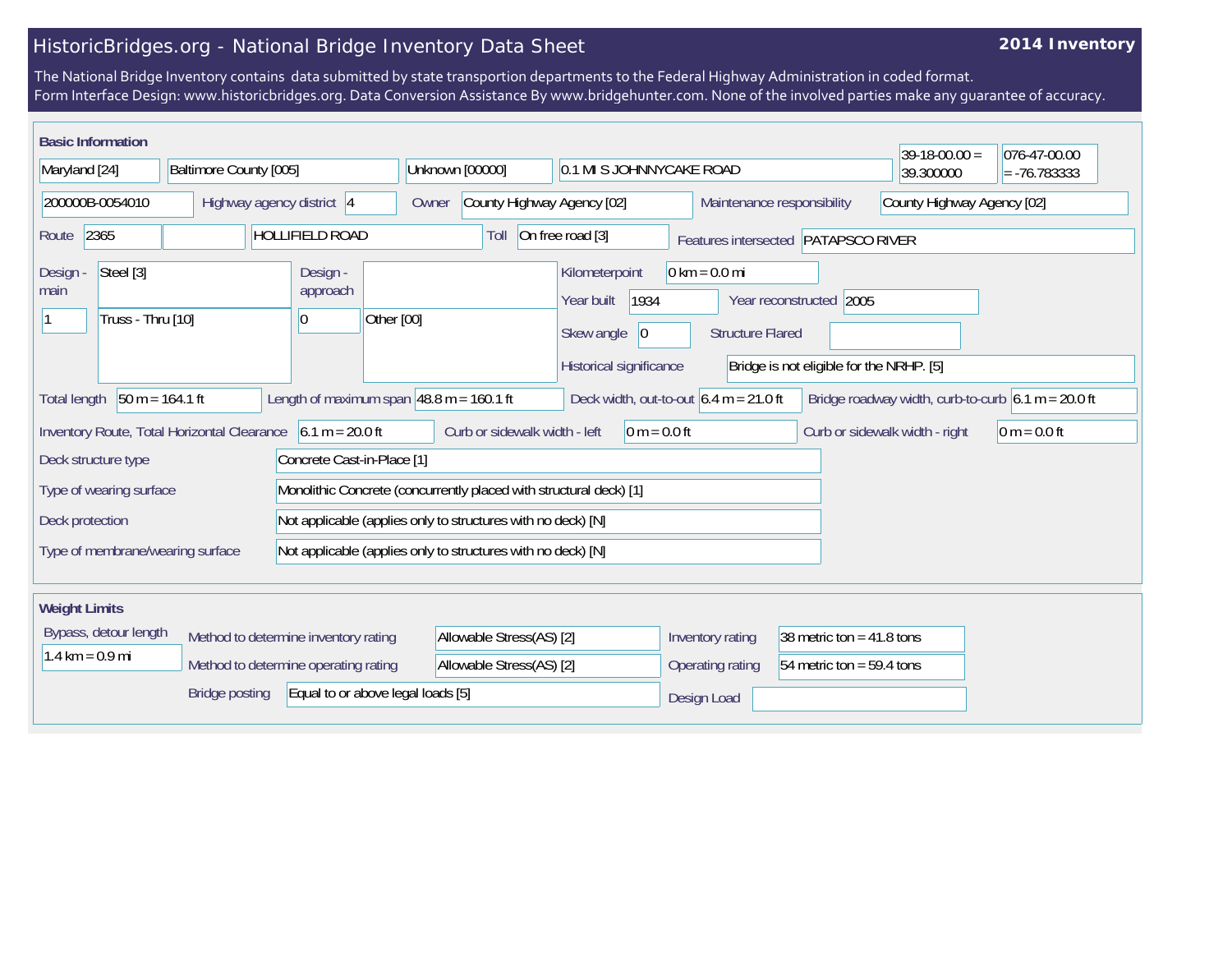| <b>Functional Details</b>                                                                                                                           |                                                                                         |                              |                                                       |                   |  |  |  |  |
|-----------------------------------------------------------------------------------------------------------------------------------------------------|-----------------------------------------------------------------------------------------|------------------------------|-------------------------------------------------------|-------------------|--|--|--|--|
| Average daily truck traffi 5<br>Average Daily Traffic<br>7450                                                                                       | Year 1996<br>%                                                                          | Future average daily traffic | 2016<br>13450<br>Year                                 |                   |  |  |  |  |
| Road classification<br>Local (Urban) [19]                                                                                                           | Lanes on structure 2                                                                    |                              | Approach roadway width                                | $5.8 m = 19.0 ft$ |  |  |  |  |
| Type of service on bridge Highway [1]                                                                                                               | Direction of traffic 2 - way traffic [2]                                                |                              | Bridge median                                         |                   |  |  |  |  |
| No parallel structure exists. [N]<br>Parallel structure designation                                                                                 |                                                                                         |                              |                                                       |                   |  |  |  |  |
| Waterway [5]<br>Type of service under bridge                                                                                                        | $ 0\rangle$<br>Lanes under structure                                                    | Navigation control           |                                                       |                   |  |  |  |  |
| Navigation horizontal clearance $ 0 = N/A$<br>Navigation vertical clearanc<br>$0 = N/A$                                                             |                                                                                         |                              |                                                       |                   |  |  |  |  |
| Minimum vertical clearance over bridge roadway<br>Minimum navigation vertical clearance, vertical lift bridge<br>$3.66 \text{ m} = 12.0 \text{ ft}$ |                                                                                         |                              |                                                       |                   |  |  |  |  |
| Minimum lateral underclearance reference feature Feature not a highway or railroad [N]                                                              |                                                                                         |                              |                                                       |                   |  |  |  |  |
| Minimum lateral underclearance on right $99.9 =$ Unlimited<br>Minimum lateral underclearance on left 99.9 = Unlimited                               |                                                                                         |                              |                                                       |                   |  |  |  |  |
| Minimum Vertical Underclearance $ 0 = N/A $                                                                                                         | Minimum vertical underclearance reference feature Feature not a highway or railroad [N] |                              |                                                       |                   |  |  |  |  |
| Appraisal ratings - underclearances N/A [N]                                                                                                         |                                                                                         |                              |                                                       |                   |  |  |  |  |
|                                                                                                                                                     |                                                                                         |                              |                                                       |                   |  |  |  |  |
| <b>Repair and Replacement Plans</b>                                                                                                                 |                                                                                         |                              |                                                       |                   |  |  |  |  |
| Type of work to be performed                                                                                                                        | Work done by                                                                            |                              |                                                       |                   |  |  |  |  |
|                                                                                                                                                     | Bridge improvement cost                                                                 | Roadway improvement cost     |                                                       |                   |  |  |  |  |
|                                                                                                                                                     | Length of structure improvement                                                         |                              | Total project cost                                    |                   |  |  |  |  |
|                                                                                                                                                     | Year of improvement cost estimate                                                       |                              |                                                       |                   |  |  |  |  |
|                                                                                                                                                     | Border bridge - state                                                                   |                              | Border bridge - percent responsibility of other state |                   |  |  |  |  |
|                                                                                                                                                     | Border bridge - structure number                                                        |                              |                                                       |                   |  |  |  |  |